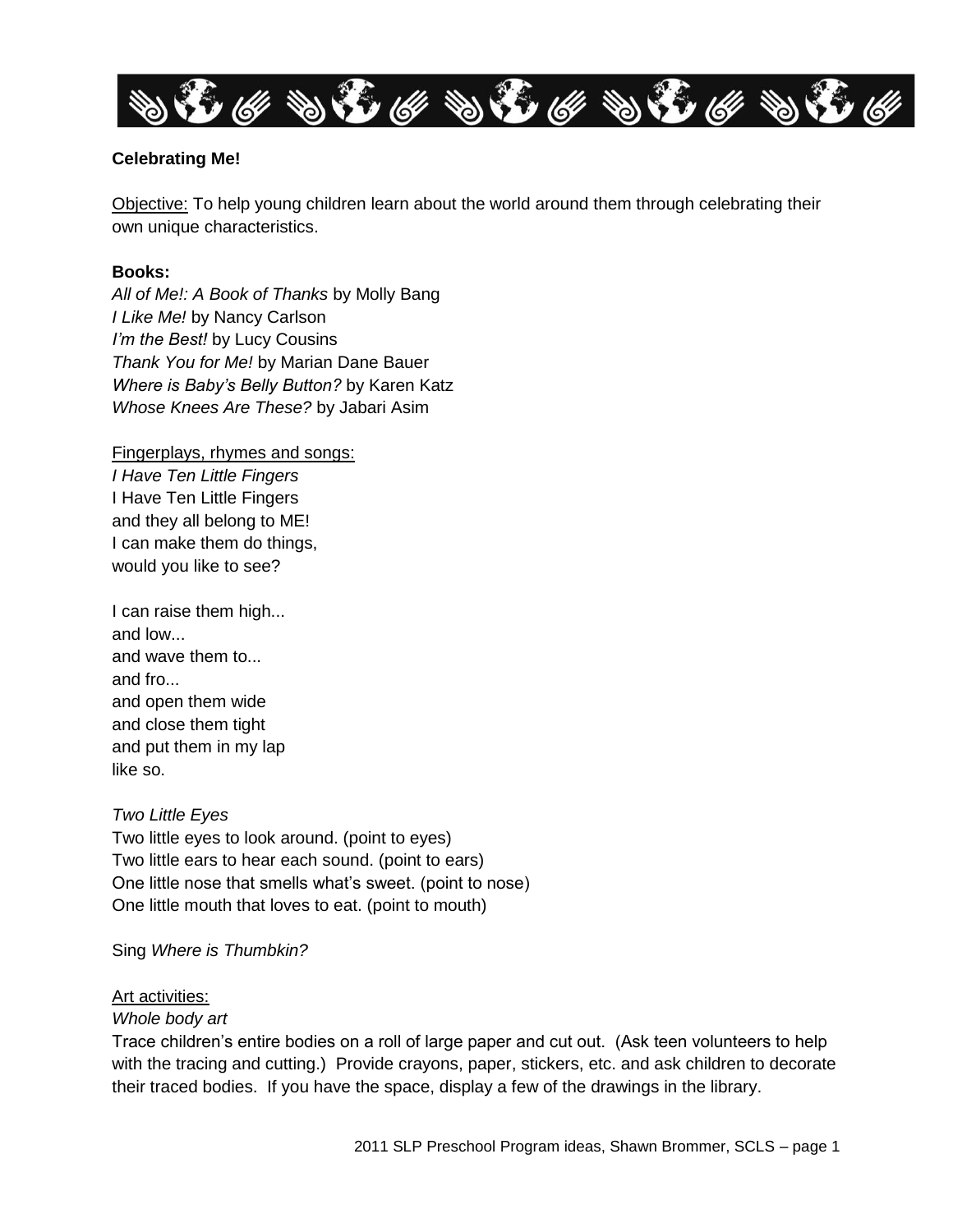

## *Thumb print, hand print and foot print art*

Provide large sheets of construction paper and tempera paint to make prints. Send the construction paper home as wrapping paper, or use the prints in your library's bulletin boards, displays or borders.

*Dough Hand prints*  Ingredients: water Plaster of Paris Supplies: disposable pie tins, Solo bowls, etc. wooden skewer or chop stick

## Ask teen volunteers help with this project.

Mix up the Plaster of Paris per the manufacturer's instructions. Pour Plaster of Paris into pie tins or bowls so that it's approx. 1/2" thick. Help children put their hands in the Plaster of Paris mold -- make sure that their hands go down into the plaster, but not all the way through. Gently pull hands out of molds and wash up. With the skewer or chop stick put two small holes approx. 1/2" apart so the mold can be hung on the wall when it's cured. Write the child's name, age, and date on the bottom of the mold with the skewer or chop stick. Paint with tempera paints when the mold is cured.

### *Take the program outside*

Shaving foam finger painting: If your library has large windows that are accessible from the outside, spray shaving foam onto paper plates and the kids finger paint the exterior windows with their fingers and hands. The shaving foam easily cleans off with a bucket of water or a garden hose. Alternately, provide metal cookie sheets or a plastic picnic table, turned on its side, as canvases for preschoolers' shaving foam art.

### *Dance and Music*

Reserve time at the end of story time to allow children to dance and move to different types of music. Try to expose them to music that might be new to them and their parents. Encourage them to dance fast, slow, like a bunny, like a turtle, etc. Provide colored scarves, ribbons, shakers, etc. for free expression.

Message for parents: Children learn by doing and using their bodies. By allowing your kids to be hands-on-learners you help them connect with their subject matter on a deeper, personal level.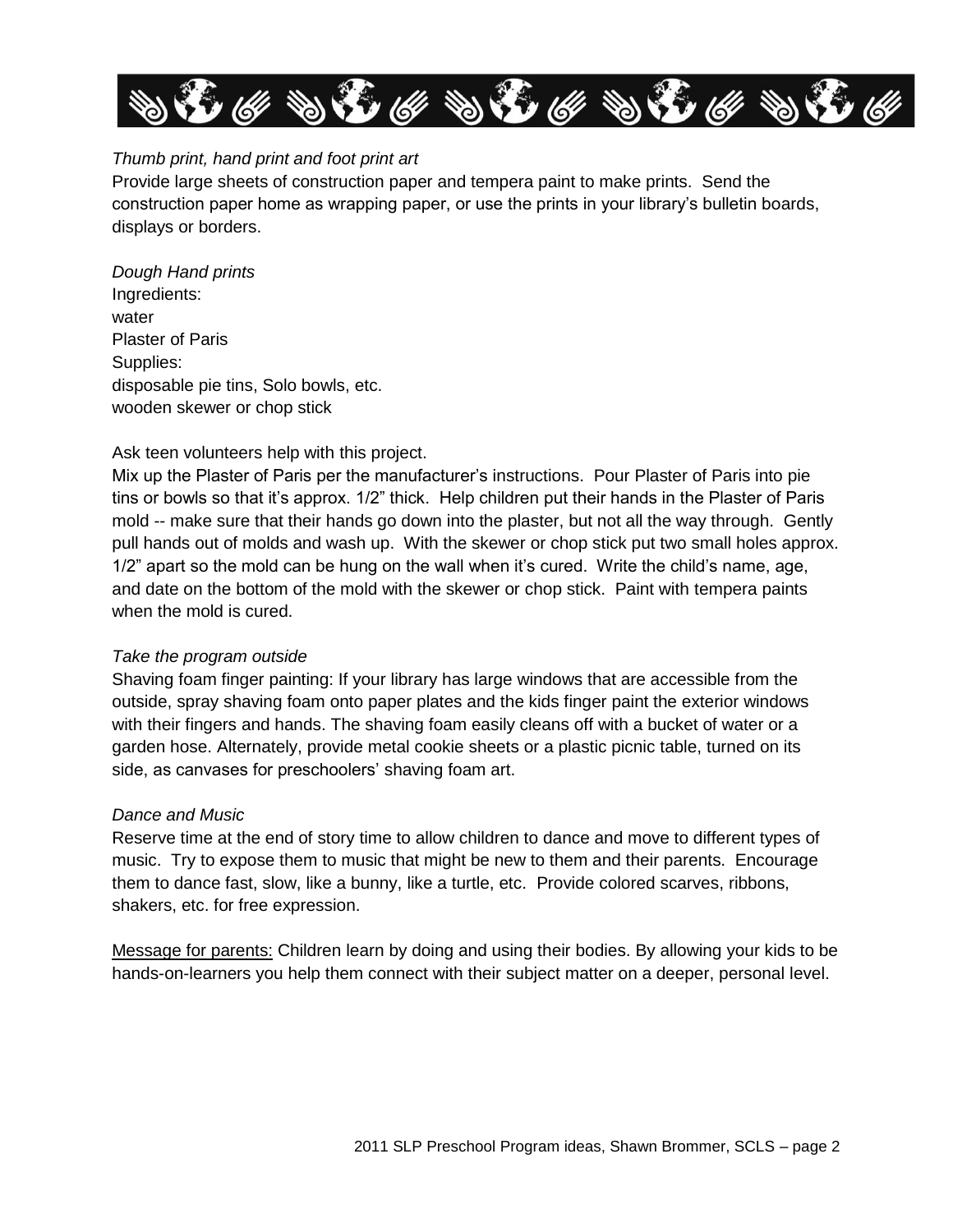

## **Celebrating my family and friends**

Objective: To encourage empathy and understanding for those around us.

Books: *All the Colors of the Earth* by Sheila Hamanaka *Eat Up, Gemma* by Sarah Hayes *Hop Jump* by Ellen Stoll Walsh *Hug!* by Jez Alborough *"More, More, More" said the Baby* by Vera B. Williams *Peter's Chair* by Ezra Jack Keats

Program introduction: Name tag activity -- borrow the puzzle piece die and cut out paired puzzle pieces from the same colors. Write each child's name on a puzzle piece and ask him/her to find the connecting piece in the same color.

Fingerplays, songs, and rhymes: Hold hands, walk in a circle and sing *Ring Around the Rosie*

Retell *Whose Mouse are You?* by Robert Kraus using a large mouse puppet or toy and a small mouse finger puppet or toy.

*I Love Mommy (sing to the tune of Where is Thumbkin?)* I Love Mommy, I love Mommy, Yes I do, yes I do. Mommies are for hugging (hug) Mommies are for kissing (kiss or blow kisses) I love you, yes I do! Additional verses: replace Mommy with Daddy, Grandma, Grandpa, Sister, Brother, etc.

## Other activities:

### *Parachute play*

Do you have a large open space in your library? Or access to outdoor space? Borrow a parachute from SCLS or your local school and have children hang on to a portion of the parachute. Bounce balls in the middle of the parachute to music, go round & round, have children go under it, etc. Encourage them to work together.

## *Block play*

Cover copy paper boxes in colorful paper to create large blocks. Encourage children to work together to create a wall, a tower, a house, etc.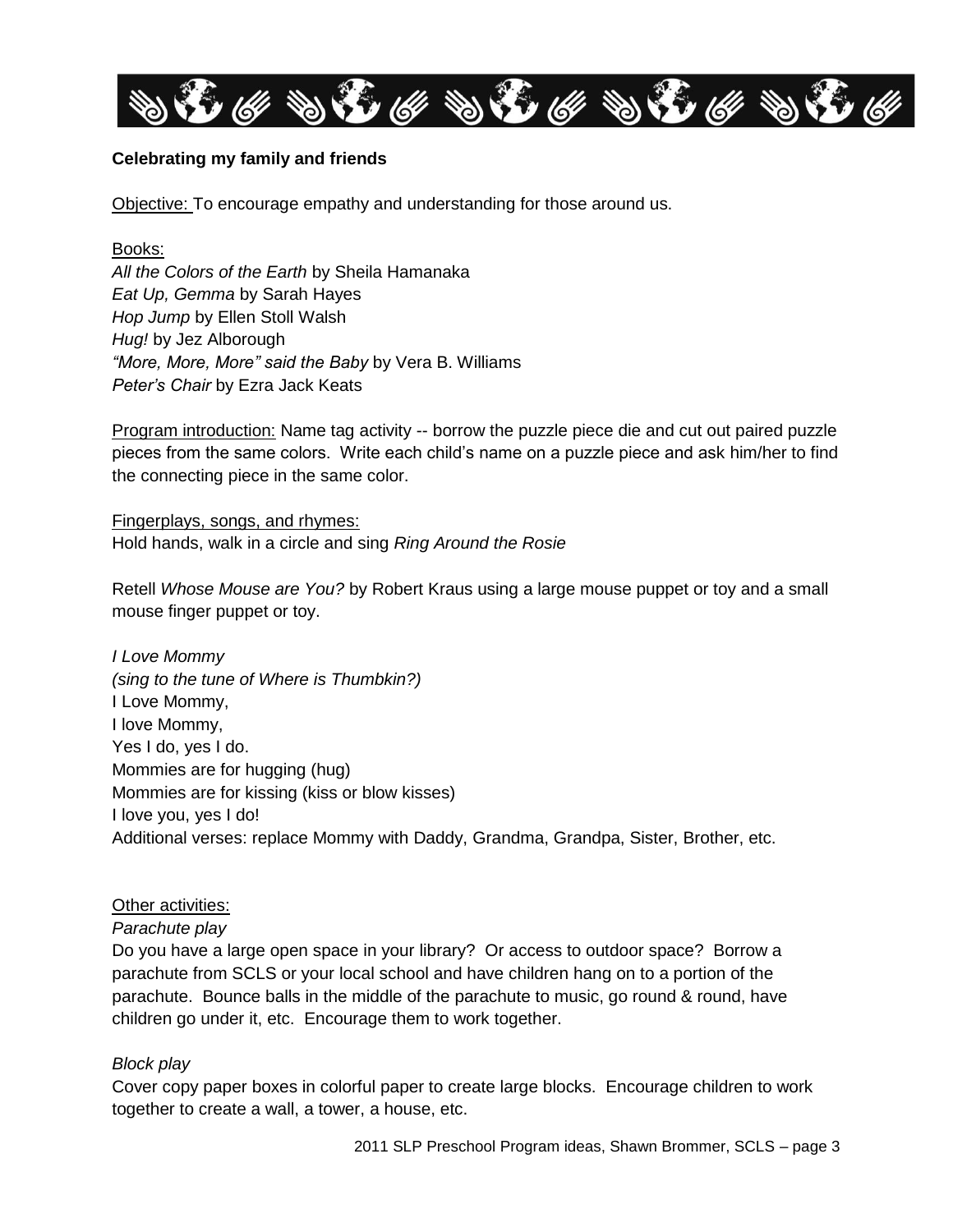

### *Practicing grace, manners and sharing*

Set out toy bowls, plates, utensils and food and encourage children to kindly serve one another, use their manners, etc.

### *Dramatic play*

Provide basic props and act out the story of Peter's Chair or one of the other books shared during this story time.

Message for parents & caregivers: When children re-tell familiar stories through active play we help them develop their narrative skills. This helps them remember sequences and events in their books and soon they will repeat their favorite books back to us! This is early reading!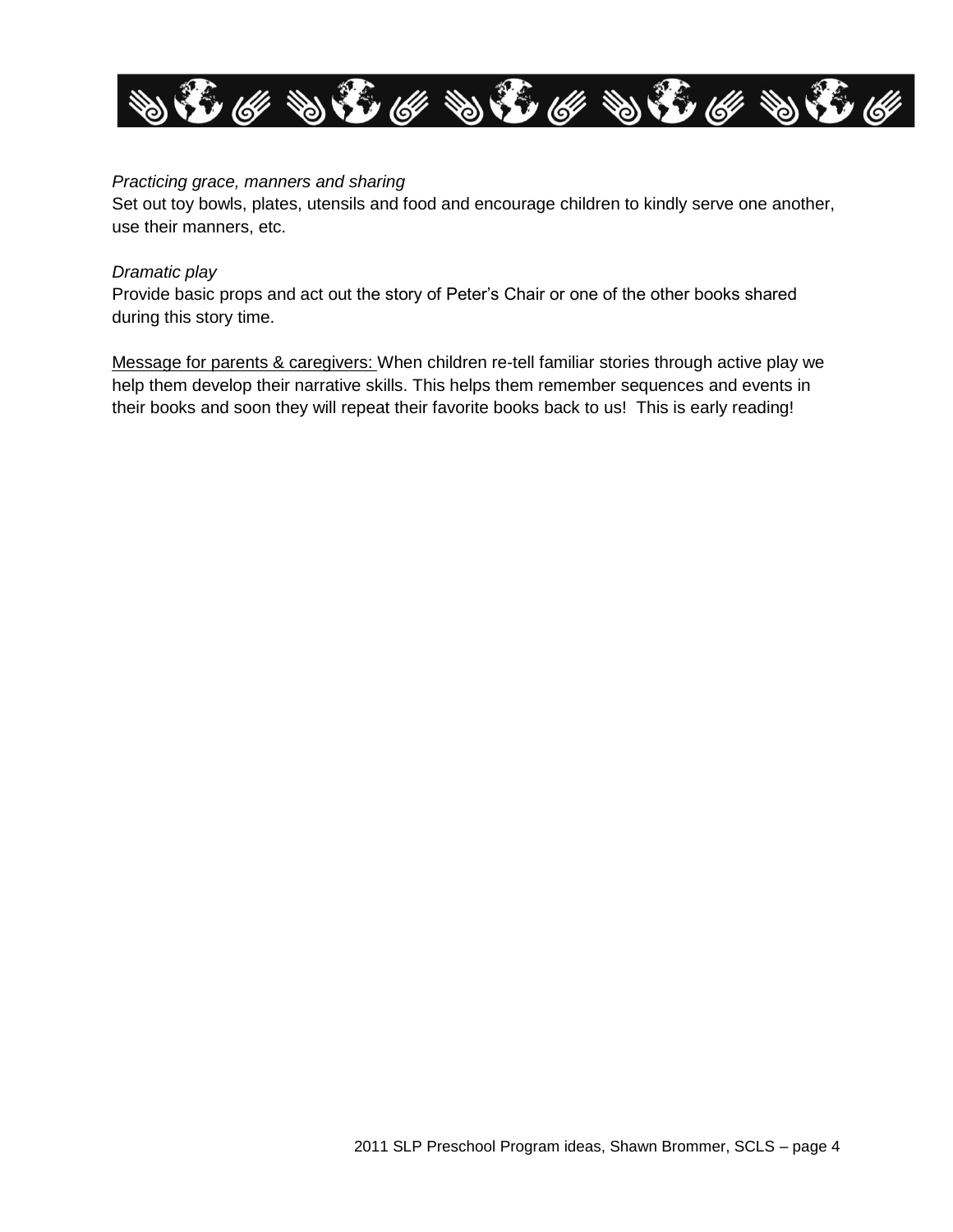

## **What's in the box?**

Objective: To introduce basic concepts, such as in and out, and opposites

Books*: The Birthday Box* by Leslie Patricelli *My Book Box* by Will Hillenbrand *Not a Box* by Antoinette Portis *Shapes, Shapes, Shapes* by Tana Hoban (or one of her other concept books) *Thank You, Bear* by Greg Foley

Program introduction: pack all of today's story time books in a box and set it on a table next to you. Pull each book out of the box and point out that the book was in the box and now it's out of the box. Keep other props for today's story time in the box, too.

### Fingerplays, songs, and rhymes:

Re-tell *Not a Box* as a draw and tell story, using basic shapes to identify the objects from the bunny's imagination.

*Jack and Jill in the box* Jack and Jill in the box, so quiet so still (crouch down, make yourself small) Will you come out? Yes I will! (jump up, arms outstretched)

Repeat and replace Jack and Jill with Mom and Dad, Brother and Sister, Grandma and Grandpa, etc.

### Other activities:

### *Talking about concepts*

Provide recycled cardboard boxes, Altoid tins, empty Kleenex boxes, etc. and a variety of large and small objects. (accu-cut shapes, crayons, foam letters, colorful scarves, stuffed animals, etc.) Encourage children to put items in the boxes, take them out, build with them, create sculptures, etc. Talk about how they're putting items in, taking items out, how the boxes are full and how they are empty.

### *Block play*

Cover copy paper boxes in colorful paper to create large blocks. Encourage children to work together to create a wall, a tower, a house, etc.

### *Dress up*

Provide a box of dress up clothes for children to explore at the end of story time. Encourage them to match like items, such as make a pile with all the hats, and make a chart that identifies the number of children, the number of dress-up items, etc.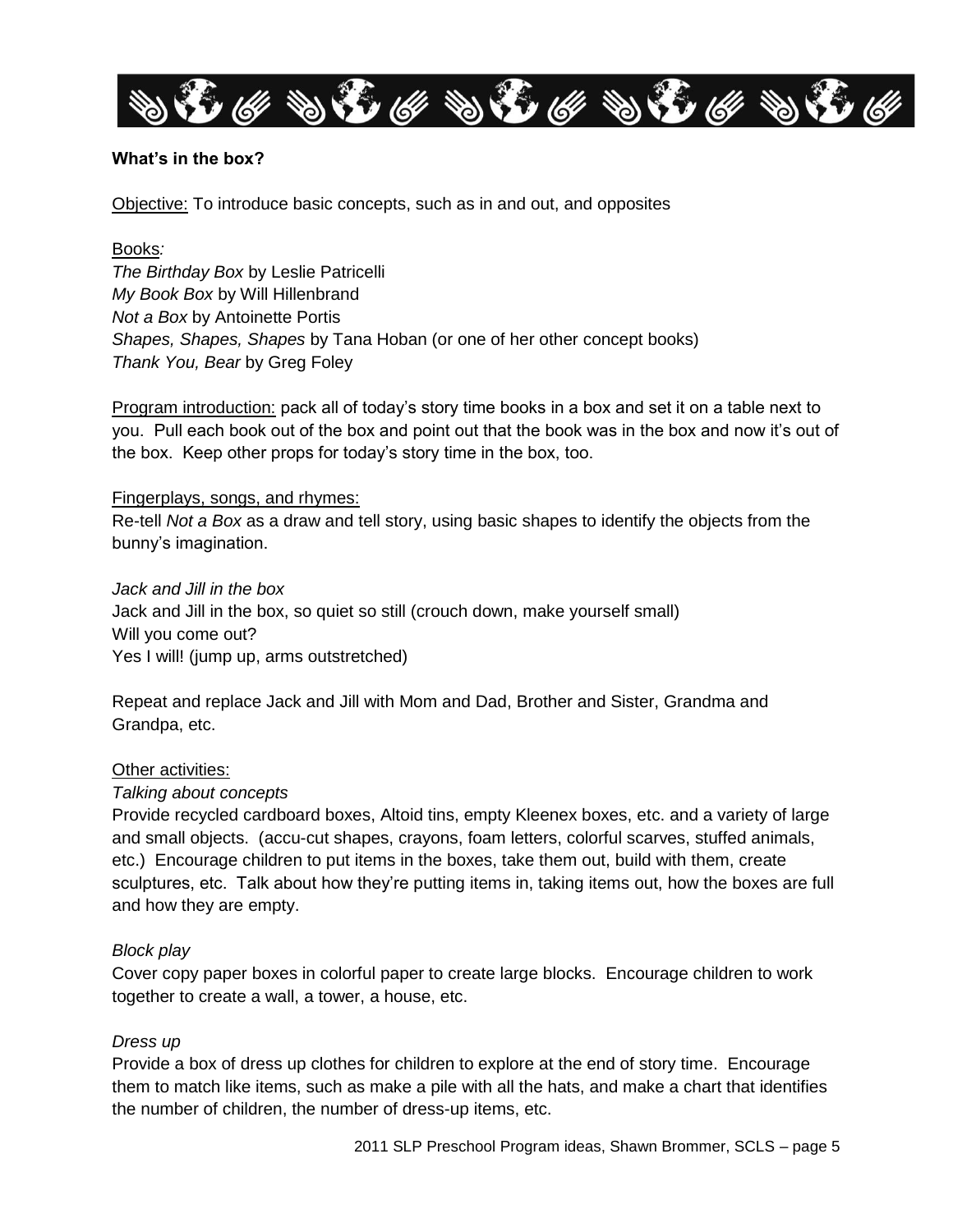

Message for Parents: When we introduce the words for basic concepts, such as in and out, heavy and light, we give our children the tools they need to build a large vocabulary.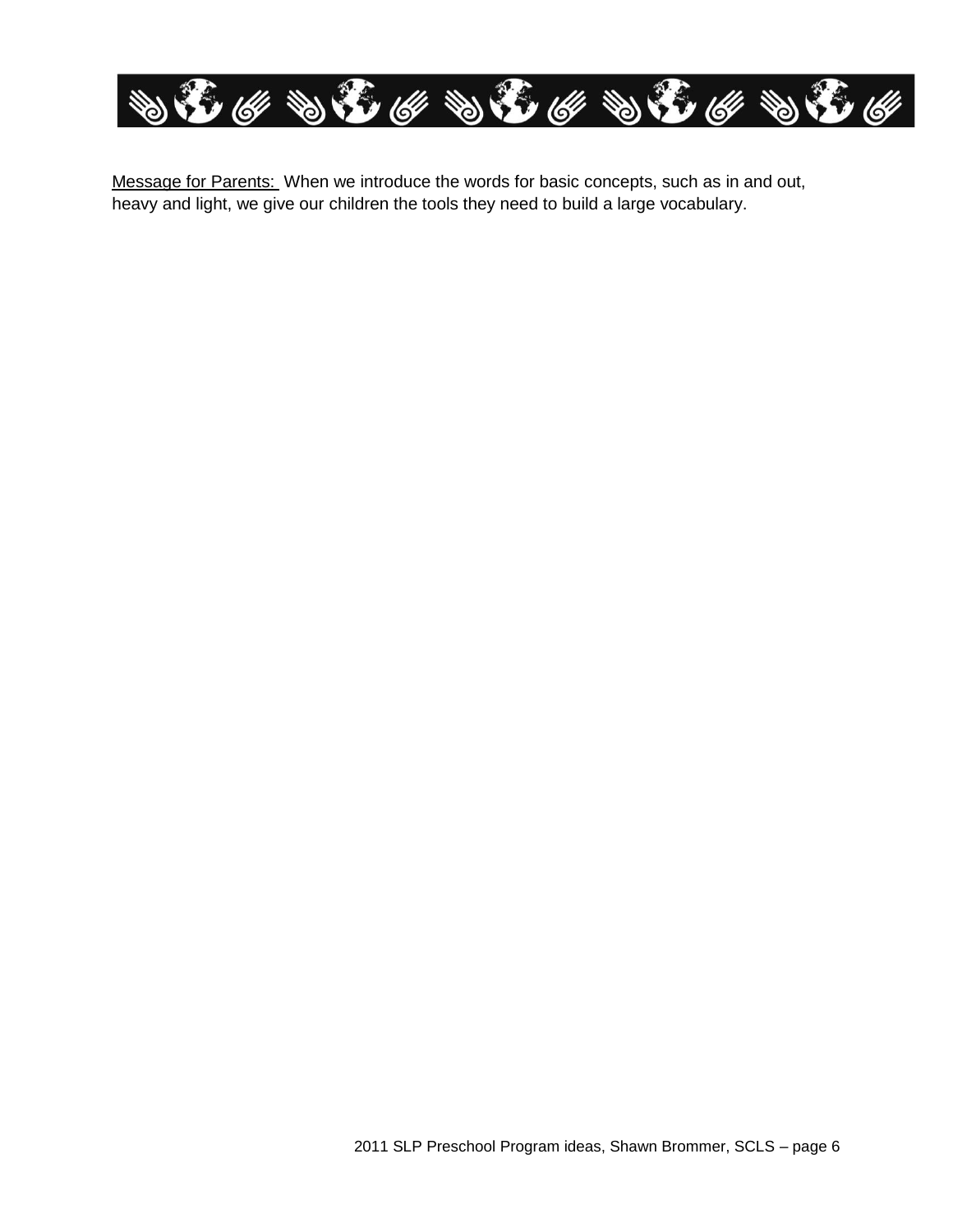

## **The World Around Us**

Objective: To encourage young children to become aware of the world beyond their own backyards.

## Books:

*Baboon* by Kate Banks *Just a Minute: A Trickster Tale and Counting Book* by Yuyi Morales *The Hatseller and the Monkeys: A West African Story* by Baba Wague Diakite *My Dadima Wears a Sari* by Kashmira Sheth *Mung-Mung: A Foldout Book of Animal Sounds* by Linda Sue Park *One Afternoon* by Yumi Heo *Round is a Mooncake: A Book of Shapes* by Grace Lin *What Can You Do With a Paleta?* by Carmen Tafolla *What Will You Be, Sara Mee?* by Kate Aver Avraham

Program introduction: Have a globe display a world map on the wall near you. Point out the countries or continents where the stories and songs originate.

### Fingerplays, songs, and rhymes:

## *Rainbow*

Rainbow, rainbow, why do you stand (make sweeping rainbow action with hand) Alone in the middle of a rainy sky? (make a falling rain motion with hands) Take my umbrella to hold in your hand (make a sweeping arch with hand) And keep your pretty sari dry. (rub arms, straighten top, etc.)

Traditional Indian rhyme from *Babybug*, April 2010

*Jam Jam Jam* (a variation on a Korean baby fingerplay rhyme) Jam Jam Jam (both hands up, palms facing outward and tap 4 fingers towards thumb, as if making a talking/chatting motion)

Ganji, ganji, ganji, ganji (poke index finger and middle finger of one hand into the palm of the other hand)

Doti doti doti (shake head back and forth)

## Flannel board story – *Mung Mung*

Retell *Mung Mung* by cutting out animal shapes in felt. As you put each animal shape on the flannel board ask children to tell you what sound they make. Then say the animal sound that children in other countries use for the animals.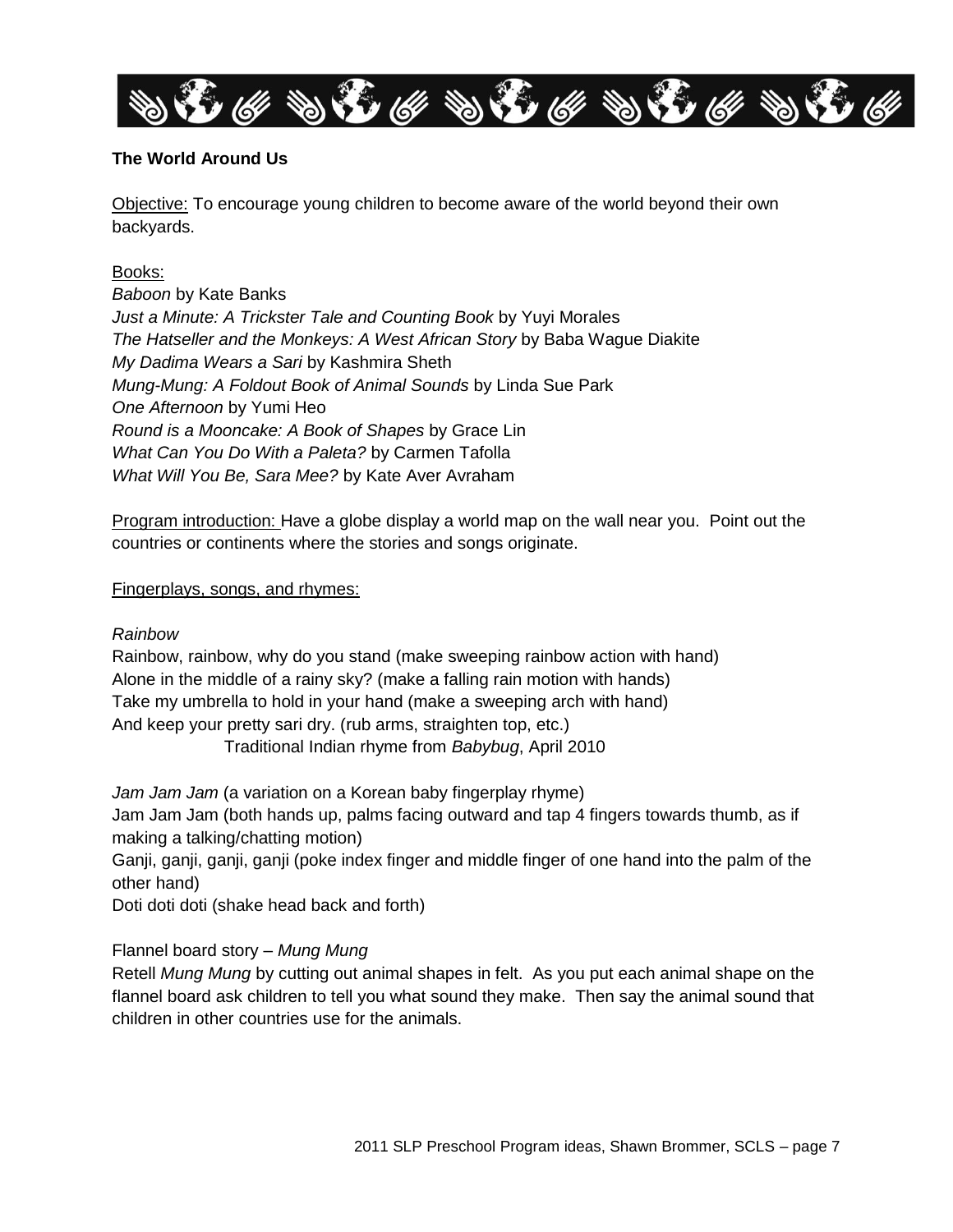

## Other activities:

### *Music and Dance*

Play some cds of music from other countries or check out some of the Putamayo cds for children. Encourage children to dance to the music and provide shakers and scarves for free expression. Point out where the music comes from on your map or globe.

## *World map*

Print out world maps and distribute one to each child. If time allows, children can decorate their maps. Make sure that they take the maps home. Printable maps are available online at: <http://www.teachervision.fen.com/maps/printable/4022.html> or [http://coloring-pages-to](http://coloring-pages-to-print.blogspot.com/2008/10/world-map-coloring-pages.html)[print.blogspot.com/2008/10/world-map-coloring-pages.html](http://coloring-pages-to-print.blogspot.com/2008/10/world-map-coloring-pages.html)

## *Paper Mache*

Teen volunteers can help with this project! Before the program begins tear up a bunch of newspaper into strips and mix up a batch of paper mache glue – recipes are available at: <http://familycrafts.about.com/cs/papermache/a/blpmpastes.htm>

Blow up balloons or provide empty boxes, cardboard rolls, margarine tubs or other items for the children to cover with paper mache. (A list of suggested items is available at: <http://familycrafts.about.com/cs/papermache/a/blpmsupp.htm> ) Help children dip the strips of newspaper into the paper mache and cover the base item with the strips. Let the paper mached items dry at the library. Paint or decorate with stickers or markers at future programs. Alternatively, have the children work on one project that will be displayed at the library.

Message for Parents: It's important to expose children to other languages. This helps them learn that languages other than their own are spoken around the world. And it's fun to play with new words and sounds!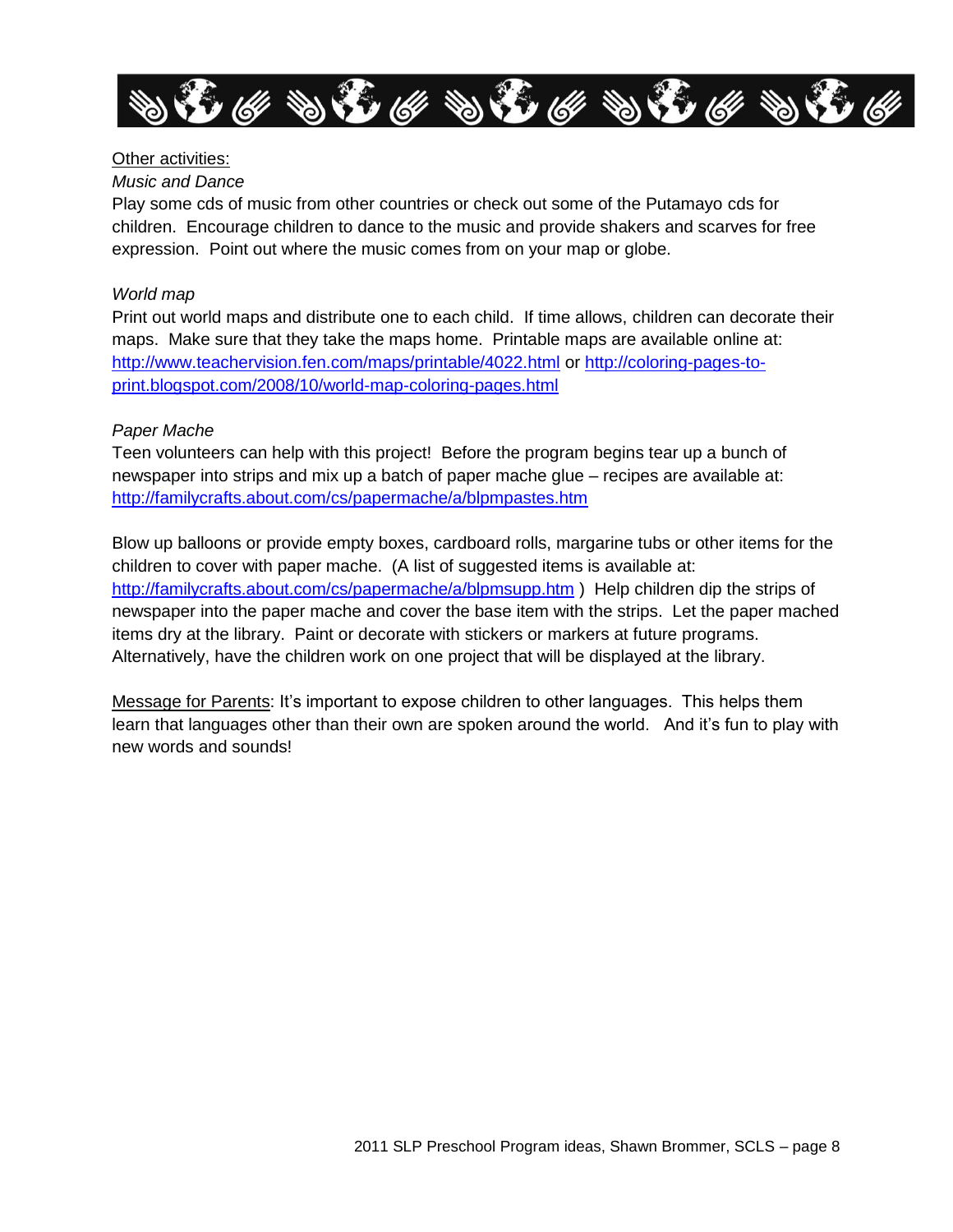

## **Getting Around: Transportation**

Objective: To encourage children to consider the ways we move from one place to another.

### Books:

*The Bridge is Up!* by Babs Bell *Don't Let the Pigeon Drive the Bus!* by Mo Willems *Ducking for Apples* by Lynne Berry *Goodnight, Engines* by Denise Dowling Mortensen *I Love Planes* by Philemon Sturges *Mr. Gumpy's Outing* by John Burningham *One Tractor: A Counting Book* by Alexandra Siy *Ship Shapes* by Stella Blackstone *Subway* by Anastasia Suen *Truck Duck* by Michael Rex

Program Introduction: Put today's story time books into the bed of a toy dump truck and wheel it into your program space.

Fingerplays, songs, and rhymes: *Music:*  Sing the *Wheels on the Bus*

### *Flannel board:*

Play Woody Guthrie's song, *Car Song*, which is available on the album *A Child's Celebration of Folk Songs* and is covered by many artists, including Elizabeth Mitchell on her album *You Are My Sunshine.* Retell or sing the song by cutting out cars and other vehicles in a variety of colors and place a different car on the flannel board singing, "going for a ride in my red car, going for a ride in my red car, going for a ride, going for a ride, going for a ride in my red car." Repeat with other colors. Experiment with the lyrics and types of vehicles – Going for a ride in my BIG car… Going for a ride in my SMALL car…. Going for a ride in my blue boat… Going for a ride in my subway…., etc.

*My Bike -- song* (sung to "The Farmer in the Dell") Pedal round and round, (roll hands around each other) Pedal round and round, I steer my bike (pretend to steer bike) Anywhere I like. Pedal round and round. From:<http://www.susanmdailey.com/bikes.htm>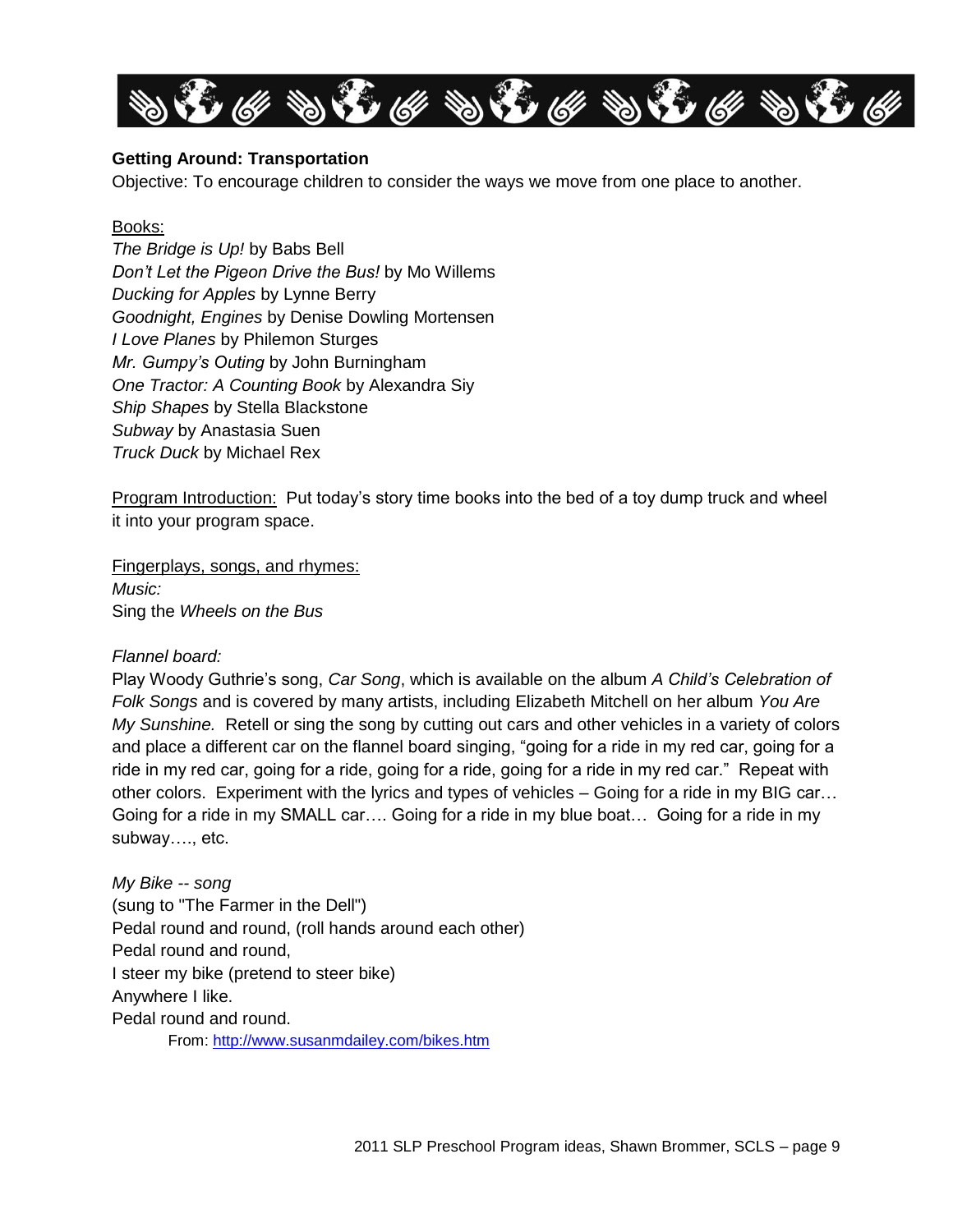

### Other activities:

#### *Active play*

Provide a variety of toy trucks, cars, planes, boats, bikes, etc. for children to play with. Ask teen volunteers to create basic roads on large sheets of paper and encourage younger children to drive the vehicles on the roads. Discover which vehicles go the farthest, which are heaviest, lightest, etc. Mark your findings on a chart.

### *Copy box vehicles*

Collect copy paper boxes and cut the bottom out of each one. Cover them with paper and glue four wheels or attach paper wings to each box. Have children "wear" the boxes and ask them to drive and fly their vehicles and planes. Talk about concepts and experiment with going fast and slow, forward and backward, up and down.

### *Train border*

Give each child a piece of construction paper to decorate as a train car. String all the cars together in a long train in your library. Measure the train and mark the characteristics of the train (how many cars, how long it is, how many blue cars, etc.) on a chart.

Message for parents: When we sing songs we allow children play with all the different sounds that make up words. This is called phonological awareness and it helps them get ready to read and sound out words.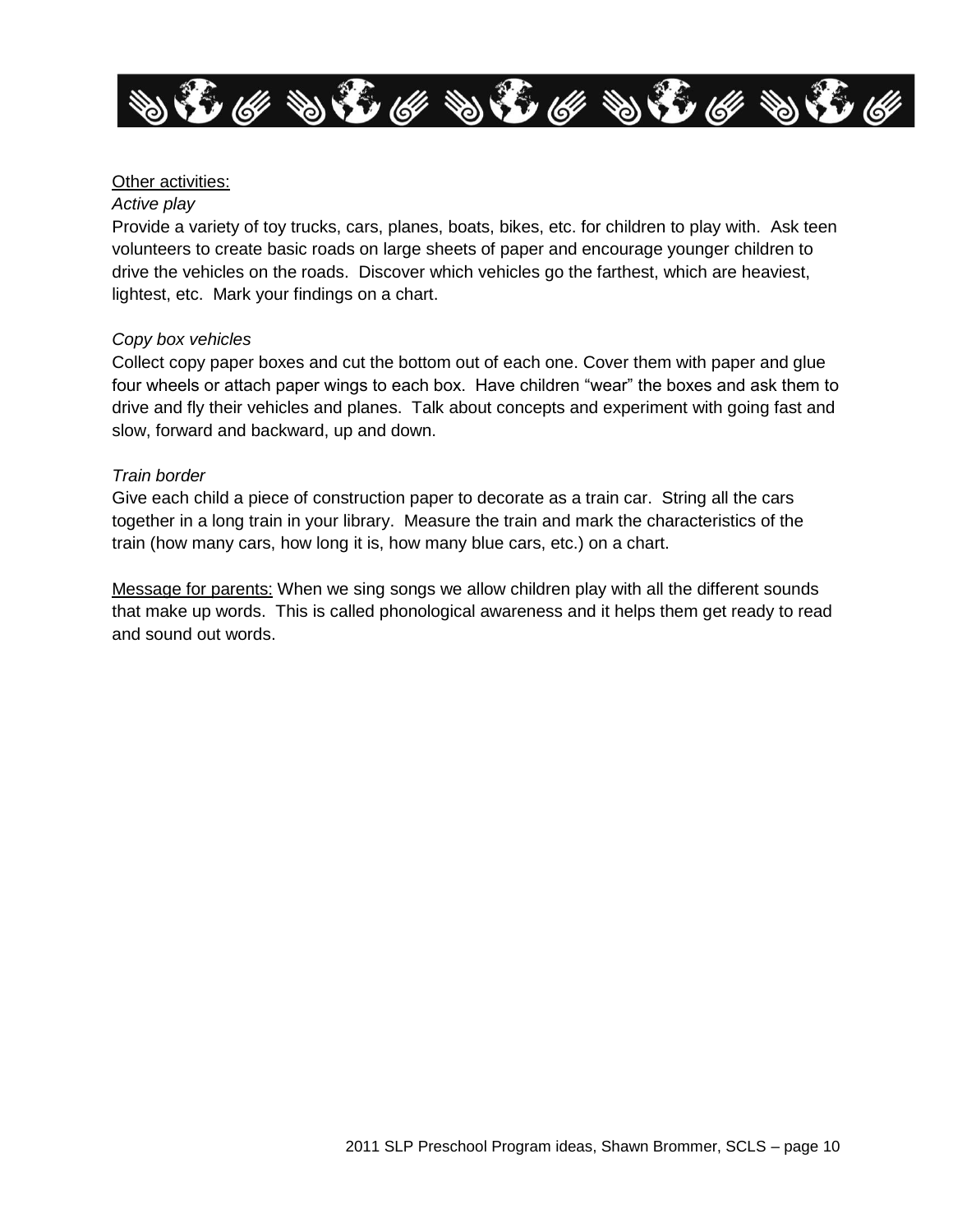

## **Coming Home**

Objective: To give children a sense of comfort and safety by discussing the familiar elements of home.

### Books:

*A Chair for My Mother* by Vera B. Williams *Harry's Home* by Catherine Anholt *Is This a House for a Hermit Crab?* by Megan McDonald *Let's Go Home: The Wonderful Things About a House* by Cynthia Rylant *Little Bunny on the Move* by Peter McCarty *Mama's Coming Home* by Kate Banks *Winter Lullaby* by Barbara Seuling

### Fingerplays, songs, and rhymes:

*Houses-fingerplay* (traditional) Here is a nest for a robin. (cup hands) Here is a hive for a bee. (make fist with one hand, wrap other hand around it) Here is a hole for a bunny (make circle with thumb and index finger) And here is a house for me. (put arms above head with fingers touching at an angle) From:<http://www.susanmdailey.com/houses.htm>

### *Cleaning My Room -- fingerplay*

I picked up my toys (pretend to pick up) And dusted my room (pretend to hold duster, make quick up & down motions with one hand) I swept the floor with a broom. (pretend to hold broom, make back & forth motions)

I shined my mirror (make circular motion with open palm And made my bed. (pretend to pull up blanket) "You did great!" my mother said (hug self)

### *Colored houses and mouse flannel board story* (from Linda Colby, MTH)

Cut out one gray mouse from flannel. Cut out houses (larger than the mouse) from various colors. Before story time begins hide the mouse behind one of the houses. Bring the flannel board out during story time and ask the children to guess which house is the mouse's house. Talk about the different colors. Linda uses this flannel board story at the beginning of her programs, so this would be a great way to introduce the theme of this week's program.

### Other activities:

### *Block Play*

Provide wooden blocks and encourage children to build their own houses. Measure the houses, count the number of blocks, etc. and record these results on a chart.